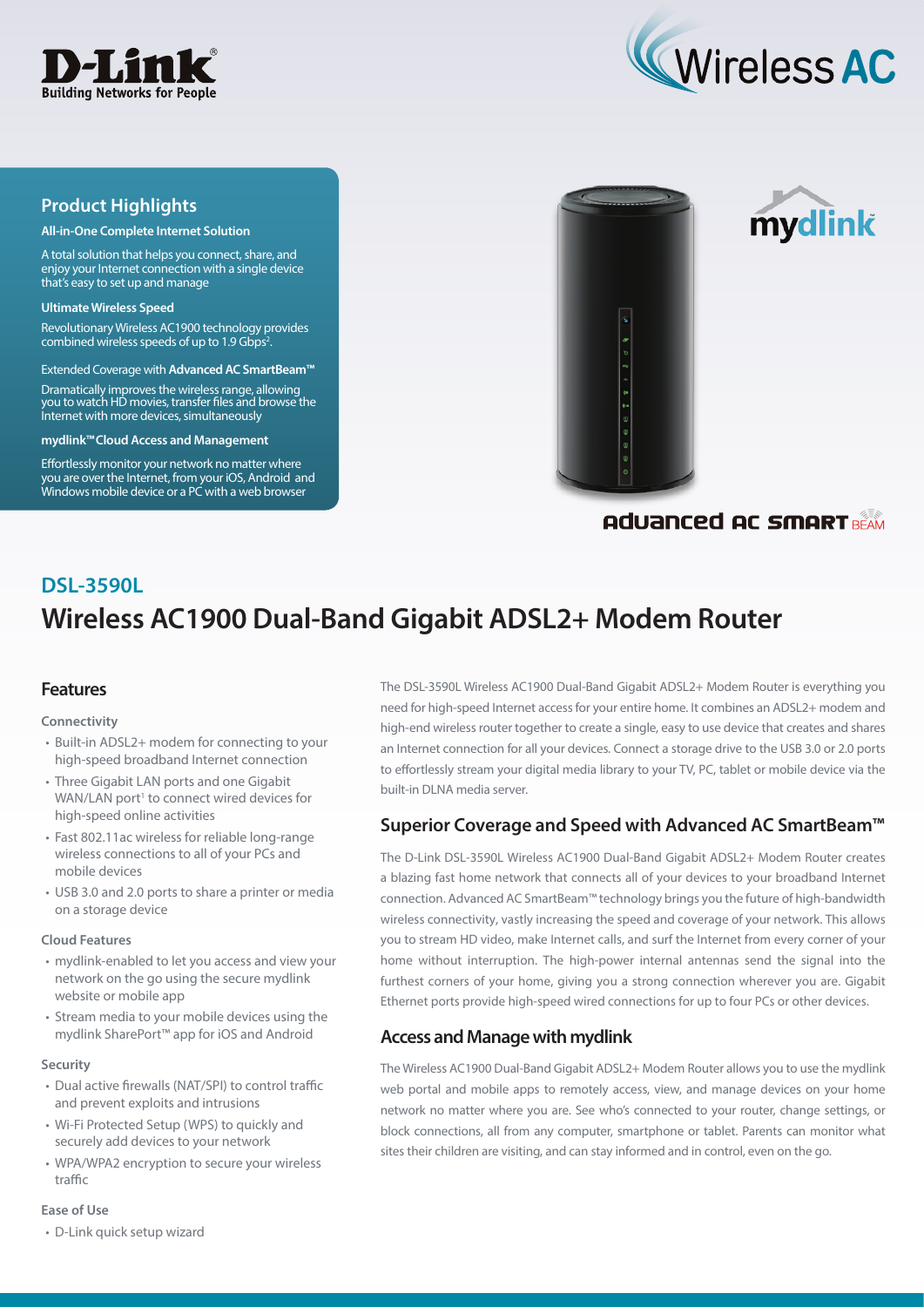

# **Wireless AC1900 Dual-Band Gigabit ADSL2+ Modem Router**

#### **File Sharing Right at Your Fingertips**

The mydlink SharePort app allows you to connect a USB storage device to the DSL-3590L and instantly share documents, movies, pictures, and music with mobile devices. You can put your music library on a USB drive and share it with your entire household. You can show photos on the living room TV while a family member watches a movie on their mobile device. You can stream media files to multiple devices without interruption, or save them to your device for offline playback. The intuitive interface lets anyone immediately connect to a variety of entertainment options stored securely on your own storage device.

#### **Smooth Streaming with Wireless AC**

The DSL-3590L uses the latest Wireless AC technology, which can provide transfer rates of up to  $1.9$  Gbps<sup>2</sup> (1300AC + 600N). The router operates on both the 2.4 GHz and 5 GHz wireless bands at the same time using concurrent dualband technology and six internal antennas. This allows you to browse the web, chat and e-mail using the 5 GHz band on a computer, while simultaneously streaming digital media, playing online games, or making Internet voice calls on the 2.4 GHz band on your smartphone or tablet.

## **Designed for Optimal Wireless Coverage**

The antennas inside the DSL-3590L have been carefully designed to ensure that you will get little to no dead space in any environment. The high-powered amplifier sends the signal into the furthest corners of your home. Furthermore, the Wireless AC1900 Dual-Band Gigabit ADSL2+ Modem Router's multiple internal antennas improve wireless reception by adjusting antenna positions to where they are most needed to achieve the best possible performance.

### **Easy to Set Up and Secure**

Setting up the DSL-3590L is easy with the D-Link setup wizard. Simply open the setup utility and follow a few easy steps to get your home network connected. You can also set up a secure network with the touch of a button using Wi-Fi Protected Setup (WPS). Simply press the respective WPS buttons on both devices to instantly establish a secure connection to a new device. Rest assured that your network is secure with WPA/WPA2 wireless encryption and built-in dual active firewalls (SPI and NAT) so you can shop online and do your online banking with confidence.

## **mydlink™ Lite App**



With the free mydlink™ Lite app for iOS, Android and Windows Phone devices you can quickly and easily stay in control of your network anywhere with a Wi-Fi or mobile Internet connection.

**DSL-3590L**

### SharePort<sup>™</sup> Mobile App



The mydlink™ SharePort™ app for iOS or Android devices allows you to create a secure and personal cloud storage. Simply plug in a USB drive to the router to save, access and share files, music, video, photos from anywhere in the world on your smartphone or tablet through Internet with the free app. It's also a great way to enjoy media without using valuable memory on your mobile device!